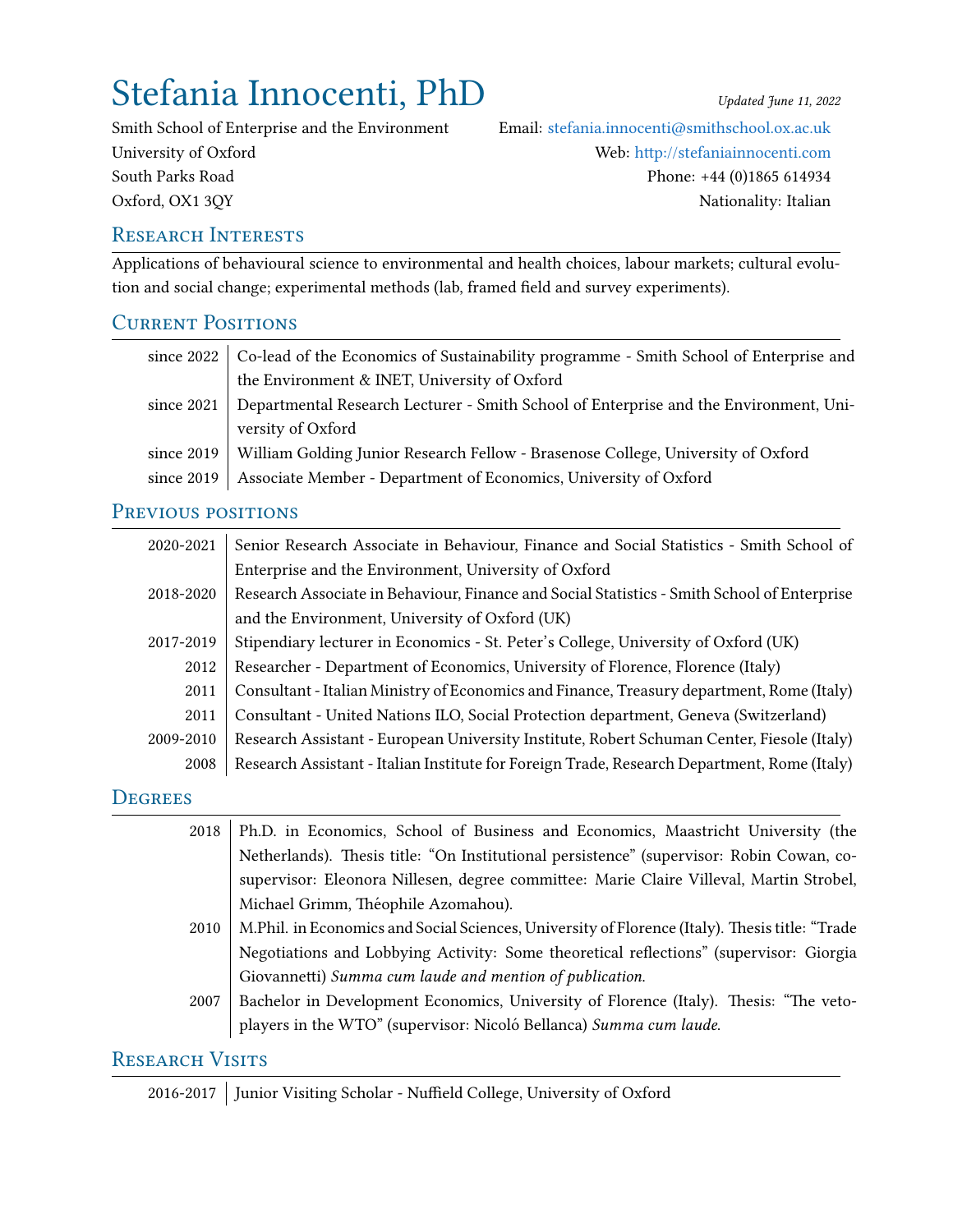# ACADEMIC AWARDS AND GRANTS

| 2022-     | Von Houten Fund (£6,000) - Principal Investigator                                          |
|-----------|--------------------------------------------------------------------------------------------|
| $2021 -$  | Sony Interactive entertainment (£300,000 + £100,000) - Principal Investigator (with Rupert |
|           | Younger)                                                                                   |
|           | 2019-   UKRI GCRF (£42,000) - Principal Investigator (with Johanna Koehler)                |
| $2019 -$  | John Fell Fund Grant (£7,400) - Principal Investigator                                     |
| 2013-2017 | Full doctoral fellowship, UNU-MERIT, Maastricht University                                 |
| 2010      | Jacopo Ficai Research grant (€10,000) - Principal Investigator                             |
| 2010      | Prize the most original master thesis, Economics department, University of Florence        |

#### **PUBLICATIONS**

#### Journal articles

Innocenti, S. and Golin (2022) M. Human capital investment and perceived automation risks: Evidence from 16 countries. Journal of Economic Behaviour and Organization, pp. 27-41.

Freeman D., Loe B., Yu L.M., Freeman J, Chadwick A., Vaccari C., Shanyinde M., Harris V., Waite F., Rosebrock L., Petit A., Vanderslott S., Lewandowsky S., Larkin M., Innocenti S., Pollard A.J., McShane H., and Lambe S. (2021) Reducing COVID-19 vaccine hesitancy a randomised controlled trial of the effects of different types of vaccination information, The Lancet Public Health, 6(6), pp.416-427

Chadwick A., Kasier J., Vaccari C., Freeman D., Lambe S., Loe B., Vanderslott S., Lewandowsky S., Conroy M., Ross A., Innocenti S., Pollard A.J., Waite F., Larkin M., Rosebrock L., Jenner L., McShane H., Giubilini A., Petit A. and Yu L.M. (2021) Online Social Endorsement and Covid-19 Vaccine Hesitancy. Social Media+Society, pp. 1-17.

Freeman D., Lambe S., Yu L.M., Freeman J, Waite F., Chadwick A., Vaccari C., Rosebrock L., Petit A., Vanderslott S., Lewandowsky S., Larkin M., Innocenti S., McShane H., Pollard A.J., and Loe B. (2021) Injection fears and COVID-19 vaccine hesitancy. Psychological Medicine, pp. 1-24

Freeman D., Loe B., Chadwick A., Vaccari C., Waite F., Rosebrock L., Jenner L., Petit A., Lewandowsky S., Vanderslott S., Innocenti S., Larkin M., Giubilini A., Yu L.M., McShane H., Pollard A.J. and Lambe S. (2020) COVID-19 Vaccine hesitancy in the UK: The Oxford Coronavirus Explanations, Attitudes and Narrative Survey (OCEANS) II. Psychological Medicine, pp.1-15.

Innocenti, S. and Cowan, R. (2019) Self-efficacy beliefs and imitation: A two-armed bandit experiment. European Economic Review, 113, pp. 156-172.

Innocenti, S., Clark, G. L., McGill, S. and Cuñado, J. (2019) The effect of past health events on intentions to purchase insurance: Evidence from 11 countries. Journal of Economic Psychology, 74, pp. 102204.

#### Submitted articles

Innocenti, S., Clark, G. L. and McGill, S. Financial vulnerability and retirement planning: Evidence from representative samples of workers in 16 countries (accepted subject to revisions at Journal of Pension Economics and Finance)

Innocenti, S., Brunckhorst, B., Katuva J. and Koehler, J. Risk misperceptions and water infrastructure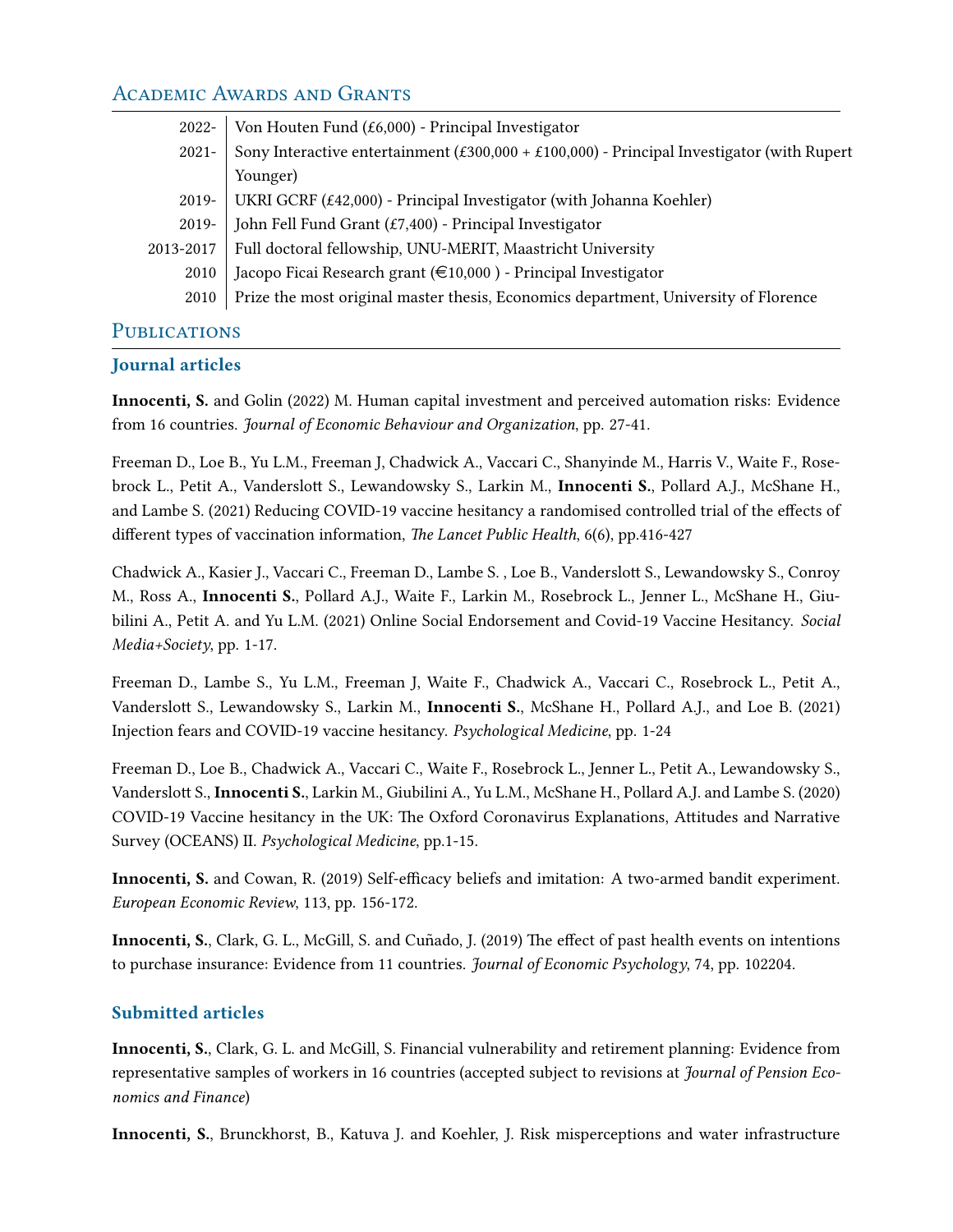management

Clark, G. L., Innocenti, S. and McGill, S. Financial risk dispositions, individual attributes and precautionary behaviour across 11 jurisdictions

#### Work in Progress

Innocenti, S. Edutainment for climate change

Innocenti, S. and Fang X. Support for carbon pricing: an information experiment

Ruettenauer T. and Innocenti, S. Extreme weather events and mental health

Innocenti, S. Do trade negotiations hinder cooperation on climate mitigation efforts? Evidence from the lab

Innocenti, S. Endogenous self-reinforcement in binary choice models with global interactions

### TEACHING EXPERIENCE

#### Course/Module leadership

2019, 2020, 2022 | Economics of the Environment (MSc/M.Phil) - SoGE, University of Oxford 2015 Intellectual Property Rights in Network Societies (MSc) - School of Business and Economics, Maastricht University. Evaluation: 9/10.

#### **Tutoring**

| 2018, 2019 | Economics of Developing Countries (Undergraduate) - St. Peter's College, University of  |
|------------|-----------------------------------------------------------------------------------------|
|            | Oxford                                                                                  |
| 2018, 2019 | Introductory Microeconomics (Undergraduate) - St. Peter's College, University of Oxford |
| 2014       | International Economics (Undergraduate) - School of Business and Economics, Maastricht  |
|            | University                                                                              |
| 2014       | Intellectual Property Rights in Network Societies (MSc) - School of Business and Eco-   |
|            | nomics, Maastricht University. Tutor evaluation: 8.8/10 and 9.4/10                      |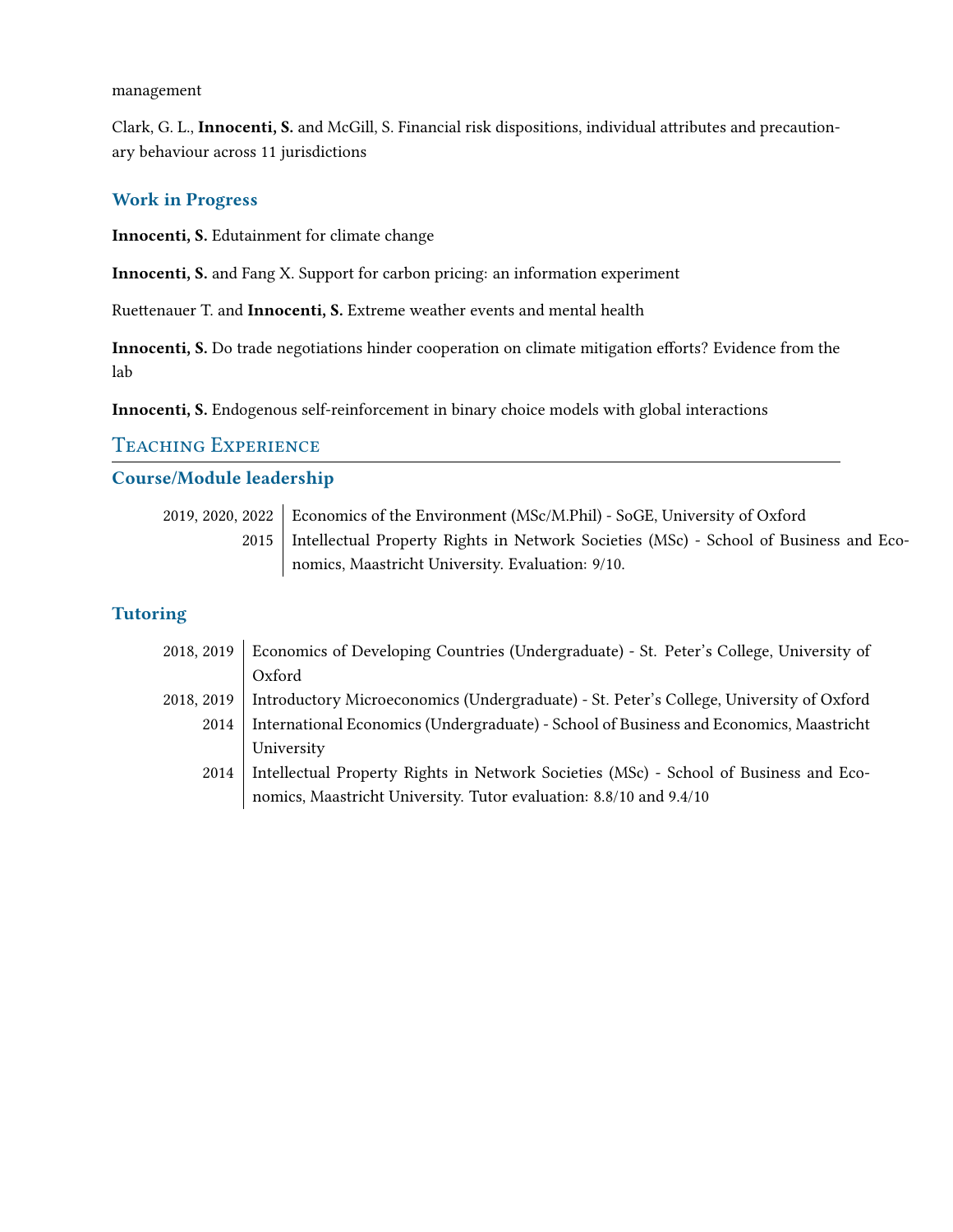#### Invited Lectures

| 2021             | Introduction to Behavioural Economics (MSc/M.Phil) - SoGE, University of Oxford        |
|------------------|----------------------------------------------------------------------------------------|
| $2018 - 2022$    | Behavioural Economics for the Environment (MSc/M.Phil) - SoGE and SAID Business        |
|                  | School, University of Oxford                                                           |
| 2018, 2019       | Behavioural Economics for the Environment (Enterprise and the Environment Summer       |
|                  | School) - SoGE, University of Oxford                                                   |
| 2019             | Introduction to Environmental Economics (Undergraduate) - SoGE, University of Oxford   |
| 2019, 2018, 2017 | Agenda Setting, Policy Formulation and Decision-Making (MSc) - Maastricht School of    |
|                  | Governance, Maastricht University.                                                     |
| 2017, 2016, 2015 | Introduction to Behavioural Economics (MSc) - Maastricht School of Governance, Maas-   |
|                  | tricht University. Evaluation: 9/10                                                    |
| 2016             | Introduction to Experimental Methods (MSc) - Maastricht School of Governance, Maas-    |
|                  | tricht University.                                                                     |
| 2015             | Introduction to Intellectual Property Rights (MSc) - School of Business and Economics, |
|                  | Maastricht University                                                                  |
|                  |                                                                                        |

#### **Supervision**

DPhil. Supervision - Andrea Byfuglien, 2021- ; Adam Ferris, 2021-

MSc. Supervision - Kaitlyn Abrams, 2018; Simon Wehden, 2019; Simant Verma, 2021; William Moore 2021 Bachelor theses on various topics (11 students), 2015.

# OTHER ACADEMIC ACTIVITIES

| 2022             | External Examiner DPhil dissertation - Royal Holloway                               |
|------------------|-------------------------------------------------------------------------------------|
| $2018-$          | Exam and Dissertation marking - SoGE, University of Oxford                          |
| 2017, 2018, 2019 | Undergraduates Admissions - St. Peter's and Brasenose College, University of Oxford |
| 2019             | Post-doctoral hiring committees - University of Oxford                              |
| $2019 -$         | Working group member to design new SSE MSc -University of Oxford                    |
| 2016-2018        | Casual Research Assistance at CESS - Nuffield College, University of Oxford         |
| 2015-2016        | Ph.D pre-selection committee - UNU-MERIT, Maastricht University                     |
| 2013-2015        | Weekly seminar organization (Convenor) - UNU-MERIT, Maastricht University           |
|                  |                                                                                     |

## **PRESENTATIONS**

#### Plenary sessions

2020 | 28th Colloquium on Pensions and Retirement Research (UNSW Business School, Sydney)

#### Invited seminars

- 2021 | European School of Administration (EUSA, Bruxelles) 2018 | Seminar Centre for Experiment Social Sciences (Flame University, India)
- 2016 | Nuffield CESS (University of Oxford), UCL Seminar (UCL, London), Seminar DSEI (University of Florence, Italy), MLSE Seminar (Maastricht University, Maastricht)